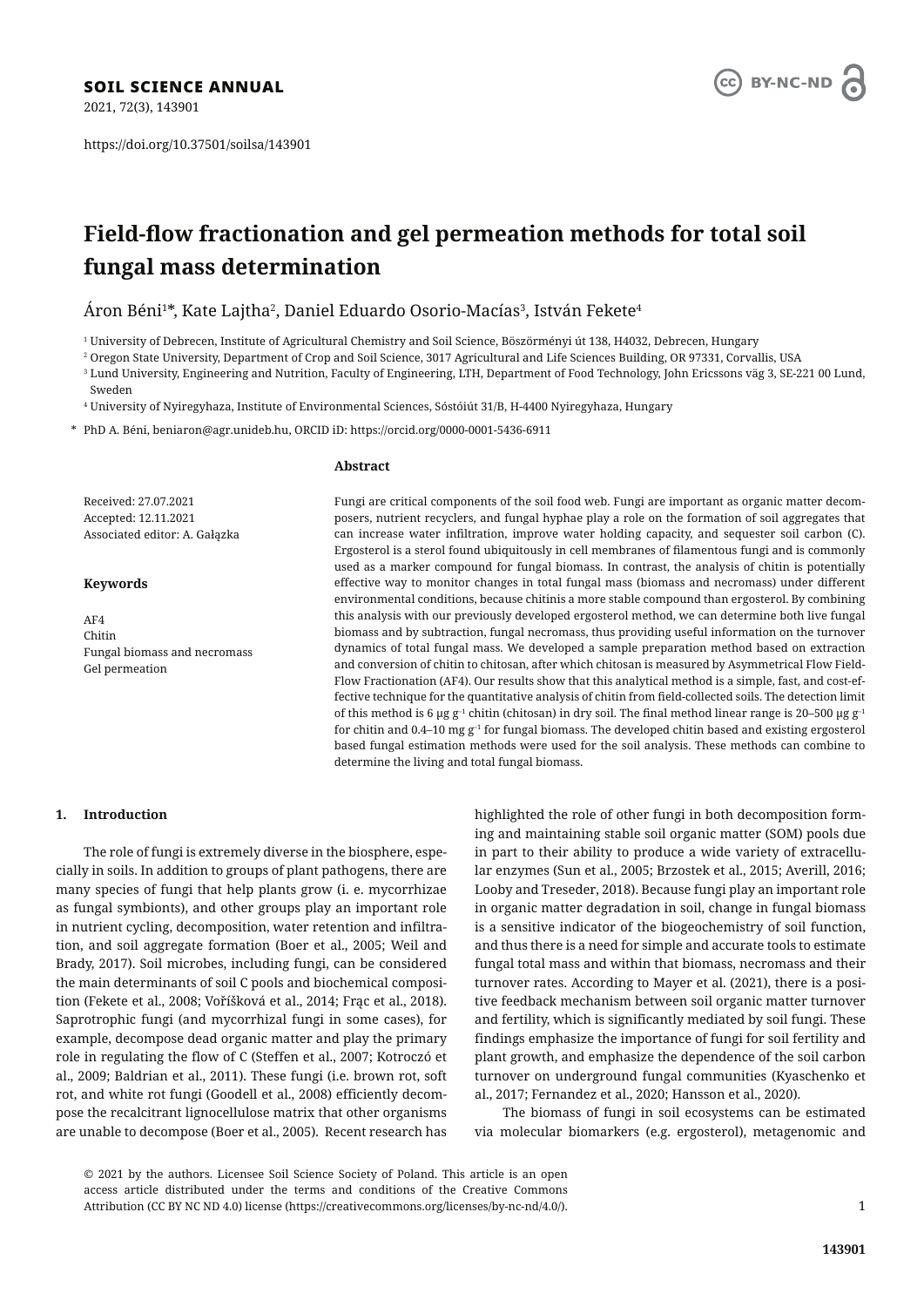metatranscriptomic tools, measurements of mycelium length, or other similar tools (Wallander et al., 2013). One relatively simple way to quantify fungi is to measure the amount of specific marker compounds present in the fungal cell (primarily the cell wall and cell membrane) (Beni et al., 2014). Ergosterol and chitin are the most commonly used markers for this purpose (Axelsson et al., 1995; Medina et al., 2003; Baldrian et al., 2013; Teste et al., 2016). Of these, chitin is the most abundant in soils and does not degrade as rapidly as ergosterol or PLFAs after cell death. Chitin and ergosterol assays are easier to carry out than fatty acid extraction (Baldrian et al., 2013; Wallander et al., 2013). Ergosterol is a sterol found ubiquitously in cell membranes of filamentous fungi (Olsson et al., 2003; Lau et al., 2006; Beni et al., 2014; Beni et al., 2017). Chitin is a long-chain polymer of *N*-acetylglucosamine and a derivative of glucose, and is the second most abundant polysaccharide on the planet (Gooday, 1990; Jacquiod et al., 2013; Sharp, 2013). Along with chitin, chitosan is found in the cell walls of fungi, and is associated with increased integrity and protection against high temperatures. The difficulty with using these latter compounds is that they are not only found in fungi, but are also found in the spines of diatoms, many arthropods, and many cephalopods, nematodes, and exoskeletons of molluscs (Bhuiyan et al., 2013; Yeul and Rayalu, 2013; Debode et al., 2016). However, the contribution from these non-fungal sources is probably minimal as their biomass is typically below 0.5% of the fungal biomass in soil (Beare et al., 1997; Simpson et al., 2004; Wallander et al., 2013), furthermore macroinvertebrates and larger individuals of mesoinvertebrates are removed from soil samples prior to testing. Chitin and chitosan are not found in the cell walls of all fungal species, but are found in the most important groups in the soil as Basidiomycetes, Ascomycetes, Zygomycetes, and Deuteromycetes (Abo Elsoud and El Kady, 2019).

We earlier explored the use of ergosterol to determine live fungal biomass (Beni et al., 2014; Beni et al., 2017). However, methods based on ergosterol can estimate the biomass of live fungi but do not provide information about fungal dead cells or necromass (Frey et al., 1994; Stahl and Parkin, 1996; Adamczyk et al., 2020). Studies involving both dead and living fungal biomass are not common, due to methodological drawbacks. However, chitin, as a relatively persistent compound in soil, may be used as a marker representing the total fungal mass (living and dead fungal mass) (Nilsson and Bjurman, 1998; Ekblad et al., 2013). Although chitin is not commonly used as a fungal marker, it was chosen in this study as a marker compound for fungi as it is a highly stable biopolymer and thus the sample will not degrade during storage and it can be analyzed by field flow fractionation. Thus, fungal death rate can be estimated by using the chitin and previously developed ergosterol (Beni et al., 2017) methods together.

Field-Flow Fractionation (FFF) is a group of separation techniques which use different types of external fields, such as centrifugation, temperature, electric fields, or cross-flow, to separate samples components. Within FFF, Asymmetrical Field-Flow Fractionation (AF4) separates particles that are dissolved or dispersed in a solvent inside an open flow channel without a packing or a stationary phase. Perpendicular flow pushes molecules towards the bottom of the channel. These molecules also undergo a counter acting diffusion back into the channel against the carrier flow, as determined by their natural Brownian motion based on size. The channel has a laminar flow (a parabolic pattern) and the speed of the flow increases towards the centre of the channel and decreases towards the sides. Therefore, smaller particles located in the center of the channel will be transported with a greater velocity than larger ones. This results in a gentle separation of particles based on mass (Fuentes et al., 2019). The AF4 method can separate molecules over a wide size (1 nm  $-$  1 µm) range while maintaining high resolution (Malik and Pasch, 2016; Guo et al., 2019).

In this study, chitin was extracted from soil, deacylated to chitosan, and the chitosan content was determined by AF4. Our proposed method needs fewer sample preparation steps than traditional chitin determination methods, because it avoids conversion of chitosan to glucosamine by acidic hydrolysis and other derivitazation steps. Our goal was to optimize sample preparation and AF4 parameters for chitosan as determined by sample linearity and repeatability. Our additional goal was a comparison between the AF4 and Gel Permeation Chromatograph (GPC) methods as the AF4 method is a newer technique not yet widely used in soil microbiology. The AF4 system has a better limit of detection and separation, and thus we hypothesized that lower soil fungal mass levels in soil can be more accurately determined using the A4 method.

### **2. Materials and methods**

### **2.1. Reagents**

All aqueous solutions were prepared using water deionized through a Millipore system. The chitin and chitosan compounds (Sigma-Aldrich) were > 95% pure. Pro-analysis grade potassiumhydroxide was used to convert chitin to chitosan. Buffer solution for mobile phase was prepared from sodium acetate trihydrate (pro analysis, 99.5%) and glacial acetic acid (Ph Eur, 99.8%). All prepared solutions solvents were filtered through a 1.2 μm Versapor membrane.

### **2.2. Apparatus**

Laboratory equipment used were a Pierce 18971 Reacti-Therm Heating/Stirring module, a rocker shaker made by Linson instrument (AB Lars Ljungberg & Co) and a Beckman Coulter Allegra X-15R Centrifuge. The chitosan content of the prepared samples was determined with an Aglient 1200 UPLC pump and autosampler coupled with Wyatt Eclipse 3+ AF4 separation system. A Millipore RC 10 kDa membrane and a spacer (350 μm height and 21.5 mm wide) were installed in the AF4 cell and the channel was 152 mm. This system contained three detectors: a Wyatt DAWN Helios-II MALS (multi angle light scattering), a Wyatt T-rEX RI (refractive index) and a Jasco UV-975 with 8 μL flowcell. UV detection was done at 214 nm. The whole system was controlled by Agilent Chemstation and all data were collected by Wyatt Astra software.

System setup tests (focus and channel test) were performed on the assembled AF4 channel by injection of blue dextran,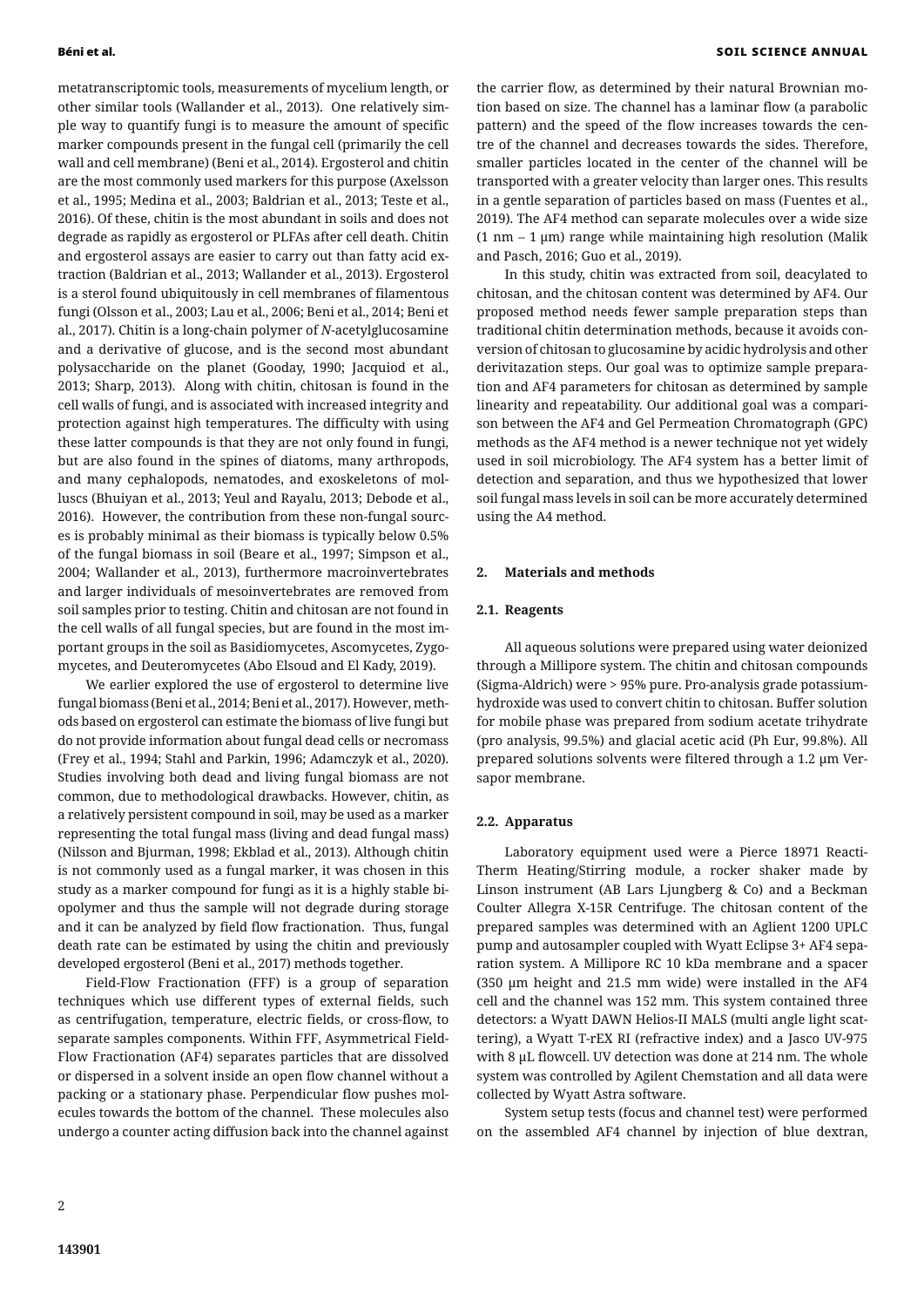a compound that easily shows flow problems in the cell. The measurements were done at room temperature and were replicated in triplicate. Living soil fungal biomass was assessed using ergosterol content measured by HPLC (Béni et al. 2017).

### **2.3. Site description**

We took soil samples from 3 different sites in order to test our newly developed method. One soil was a Luvisol in an oak forest at the Síkfőkút Project (Fekete et al., 2017). This area is located in the southern part of the Bükk Mountains (N 47.933° E 20.4167°). The second soil was a Chernozem from the Kerecsend lowland oak forest in northeastern Hungary (Fekete et al., 2020a) (N 47.79252° E 20.32493°). The third soil was an Arenosol (poor in nutrients and organic matter) at a clearing area of the Sóstói Forest near to the University of Nyíregyháza (N4 7.97644° E 21.71159°).

We established three randomly located  $4 \times 4$  m plots in every site. Soil cores were collected from the 0–5 cm layer from the mineral soil with an Oakfield soil corer (Oakfield Apparatus Company, USA) at five randomly selected locations in each plot at May 2015. Soil samples were sieved to < 2 mm and handpicked to remove roots, stones and invertebrates of visible size. Samples were air dried at room temperature and then stored in airtight plastic bag until analysis.

#### **2.4. Statistical analyses**

Total soil fungi mass of the sites was compared by one-way ANOVA followed by Tukey's HSD post-hoc test. These statistical analyses were conducted using Statistica 8.0. The limit of detection (LoD) was calculated from the calibration graph and was calculated as 3σ/S, where σ is the residual of the standard deviation of regression and S is the slope of the calibration. Each sample was analyzed three times and the standard deviation (SE) was calculated.

#### **2.5. Method development**

The first steps of the new method are digestion of fungi and extraction and deacetylation of chitin from dry soil by concentrated potassium hydroxide (60.0% (w/w)) to convert chitin to chitosan. The sample: reagent ratio and temperature and reaction duration needed to be optimized. The final step is the determination of chitosan in the extracts by AF4. The crucial parameters of the AF4 separations that we needed to optimize were

#### **Table 1**

The optimized AF4 method for chitosan. Parameter settings: outflow (Detector flow) 1 mL min–1, Focus Flow 2 mL min–1, Inject flow 0.2 mL min–1

\*E: elution F: sample focus and I: sample inject programme phases,  $**V_x$ : cross flow (this flow is perpendicular to the eluent flow)

membrane and mobile phase type, timing, and flow rates.

#### 2.5.1. Optimization of sample preparation

We assessed the optimal parameters for chitin extraction and analysis using artificial sand to which 2.5 mg chitin was added. Similar to the former HPLC method (Ekblad and Näsholm, 1996), we found an optimal mix of 1 g sample and 10 mL 60% KOH to extract chitin and convert chitin to chitosan. The extraction and conversion were performed in 20 x 150 mm test tubes which were mixed vigorously by vortex mixer after which the mixtures were placed in a block heater and stirrer at 130°C for 24 h with continuous stirring, a duration selected to ensure the highest yield of chitosan. Shorter times were determined to be less efficient: the deacetylation yield of chitosan has been reported as 70% at 120°C over 1–3 h (Ravi Kumar, 2000). Samples were centrifuged at 1500 g for 10 min. at 2°C, filtered, and the solid particles introduced into 10 mL 4.7 pH buffer with the pH adjusted by glacial acetic acid. A pH of 4.7 was ideal for the dissolution of the chitosan. The solution was homogenized by 2 min vortex mixing followed by 4 h rocker shaking. The solution was brought to 25 mL with distilled water and filtered through a 1.2 μm membrane filter prior to AF4 analysis.

# 2.5.2. Optimization of the AF4 separation

The optimization of separation parameters was established using a 0.02 mg mL–1 chitosan standard solution in 4.7 pH acetic buffer. The 10 kD a cut-off membrane and spacer was used as recommended for chitosan. The 0.01 mol L–1 pH 4.2 acetic buffer solution was the eluent at the analysis.

We needed to optimize injection, focusing, and elution parameters, and thus different timing, duration, and rate of flows (cross, outflow, focus and injection flow) in the focus and elution steps were tested. The aim was to reach the narrowest and highest peak for the 0.02 mg/mL chitosan standard solution.

Our proposed AF4 method is shown in Table 1. The first and second steps of this proposed method are the cleaning procedures of the AF4 device. Step III is sample injection mode. Fractionation after sample injection leads to line broadening and insufficient separation, because the sample particles are spread out randomly from the injection site and the beginning velocity and place of the all particles are not same. Thus, focusing of the injected sample (Step IV, focusing mode) is needed. Step V is the elution mode (fractionation), the laminar flow that carries the sample through the separation chamber. Cross-flow  $(V<sub>x</sub>)$  is applied perpendicular to the channel, against the sample flow. In

| Step | Aim       | Start, min                 | End, min       |    |         | Duration, min $\mod e^*$ V $\Box$ , start**, mL min <sup>-1</sup> V $\Box$ , end**, mL min <sup>-1</sup> |              |
|------|-----------|----------------------------|----------------|----|---------|----------------------------------------------------------------------------------------------------------|--------------|
|      | Cleaning  | $\overline{\mathbf{0}}$    |                | 1  | E       | 2.0                                                                                                      | 2.0          |
| П    | Cleaning  | $\overline{1}$             | 2              | 1  | F       |                                                                                                          |              |
| Ш    | Injecting | $\overline{\phantom{a}}^2$ | $\overline{4}$ | 2  | $F + I$ |                                                                                                          |              |
| IV   | Focusing  | $\overline{4}$             | 6              | 2  | F       |                                                                                                          |              |
| V    | Eluting   | 6                          | 16             | 10 | E       | 1.5                                                                                                      | $\mathbf{0}$ |
| VI   | Eluting   | 16                         | 26             | 10 | E       | $\mathbf{0}$                                                                                             | 0            |
| VII  | Cleaning  | 26                         | 30             | 4  | $E + I$ |                                                                                                          |              |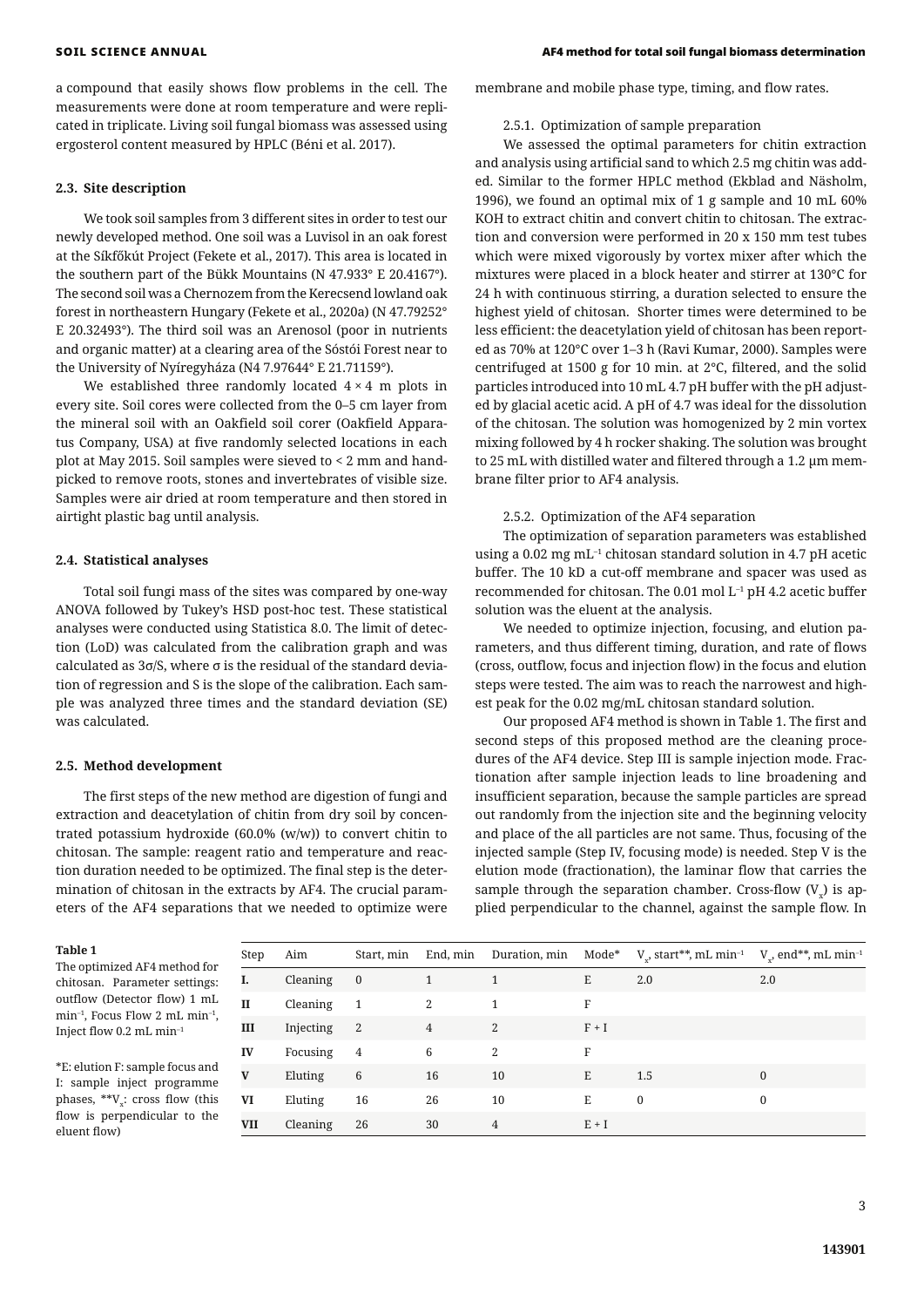this step the rate of crossflow is reduced every minute by 0.15 to reach 0 ml min–1. The elution continues without crossflow at Step VI. Finally, the last step is cleaning out the AF4 system from residual molecules (step VII).

#### **2.6. Gel permeation optimization and measurements**

To check this new method based on the AF4 analysis, chitin contents of these soil samples were measured by gel permeation chromatography. The soil sample extraction method was the same as for AF4 measurements, using 1 g samples and 25 mL as a final volume.

The chitosan contents of the soils were determined with a Gilson 506C HPLC system with autosampler and UV detection. The measurements were done at 220 nm. The 0.01 mol L–1 pH 4.2 acetic buffer solution was the mobile phase. The chromatography column was ZORBAX GF-450 (250 x 4.6 mm; 6 μm) and the flow rate was 3 mL/minute and the temperature of the column was room temperature. The chromatograms were processed with Gilson 712 software.

# **2.7. The optimized AF4 method for total fungal mass estimation**

#### 2.7.1. Chitin conversion to chitosan

1 g dry sieved soil and 10 mL of a 60% w/w potassium hydroxide solution was added to 20 x 150 mm test tube or 25 mL glass beaker and subjected to 24 h stirring and heating at 130°C. After that the sample was centrifuged at 1500 g for 10 min. at 2°C and the soil extract was filtered (2–4 μm pore size). The residue was introduced to a 10 mL 4.7 pH acetate buffer with the pH adjusted by glacial acetic acid. The solution was homogenized with a vortex mixer for 2 min and shaken for 4 h. Finally, the solution was brought up to 25 mL with distilled water.

# 2.7.2. AF4 analysis

Samples were passed through a 1.2 μm membrane filter prior to injection. A 100 μL sample was injected into the AF4 system and eluted with 0.01 mol/L sodium acetate/acetic acid at a pH of 4.2. Our recommended parameters are shown in Table 1. With these parameters the elution time was close to 16.5 minutes.

# **2.8. Method validation**

A 0.20 mg/mL chitosan stock solution was prepared with 50 mg chitosan dissolved in 250 mL water at pH 4.7. Three standards were made by dilution with distilled water. Linearity and repeatability of the final AF4 method were determined.

### 2.8.1. Recovery and precision

The reliability of the technique was studied by determining the recovery of chitin from spiked soil. Solid chitin was added to 1 g of the sandy soil (Arenosol), and spiked standards were processed along with soil samples. Each of the spiked samples were replicated three times.

#### **2.9. Total fungal mass estimation**

When analyzing soil samples collected at the same time and place, these methods are well suited for detecting the effects of differing soil treatments and changing ecological conditions on fungal mass, as long as the fungal community composition remains relatively constant. In addition, because an average chitin concentration of 5% of dry matter was found in a review of various species of fungi mainly grown in vitro and belonging mainly to Ascomycetes, Basidiomycetes and Deuteromycetes Zygomycetes (Appuhn and Joergensen, 2006), a chitin:total fungal mass: ratio of 1:20 can be used to convert chitin concentration to total fungal mass in more ecosystems of forest soils.

# **3. Results**

### **3.1. Comparison of detection techniques**

The AF4 system has three different detectors, which are multi angle light scattering (MALS), refractive index (RI) and ultra violet (UV). The Wyatt MALS has 16 detectors which detect the light scattering at different angles. We found that the 90° detector (LS-9) had the highest sensitivity. The UV detection was performed at 214 nm. All detectors were calibrated by chitosan standard solutions in a 0.008–0.200 mg mL $^{-1}$  concentration range. The injected volume was 100 μL and the peak area was used for evaluation.

The MALS had highest sensitivity while the RI detector had the lowest sensitivity, and RI had the highest, or least sensitive, limit of detection value of the three techniques due to the low sensitivity of the RI detector (Table 2). The MALS and UV detectors has similar limit of detection values. These detectors have highly linear standard curves for a wide range of chitosan values and thus are all useful for these analyses. However, the estimation of soil fungal mass could be problematic with the RI detector below 0.15 mg  $g^{-1}$  as was found for the Arenosol.

#### 3.2.3. Analysis of soil samples

The retention times of the standard and samples were nearly the same (Figure 1). The total fungal mass calculated for the

#### **Table 2**

Comparison of AF4 detectors and GPC techniques, measured calibration curves with  $\mathbb{R}^2$  values, and limits of detection

Multi angle light scattering (MALS), ultra violet (UV) and refractive index (RI) detectors, "A" is the peak-area of chitosan on the chromatogram and "c" is the concentration of chitosan.

| Detector        | standard curve                 | $R_{c}$ | Limit of detection<br>chitosan, $\mu$ g mL <sup>-1</sup> |
|-----------------|--------------------------------|---------|----------------------------------------------------------|
| <b>AF4/MALS</b> | $A = 13.396c + 0.09933$        | 0.992   | 0.24                                                     |
| <b>AF4/UV</b>   | $A = 0.4489c + 0.000529$       | 0.989   | 0.32                                                     |
| AF4/RI          | $A = 0.0008555c - 0.000001138$ | 0.982   | 1.18                                                     |
| <b>GPC/UV</b>   | $A = 0.3208c + 0.0922$         | 0.983   | 0.45                                                     |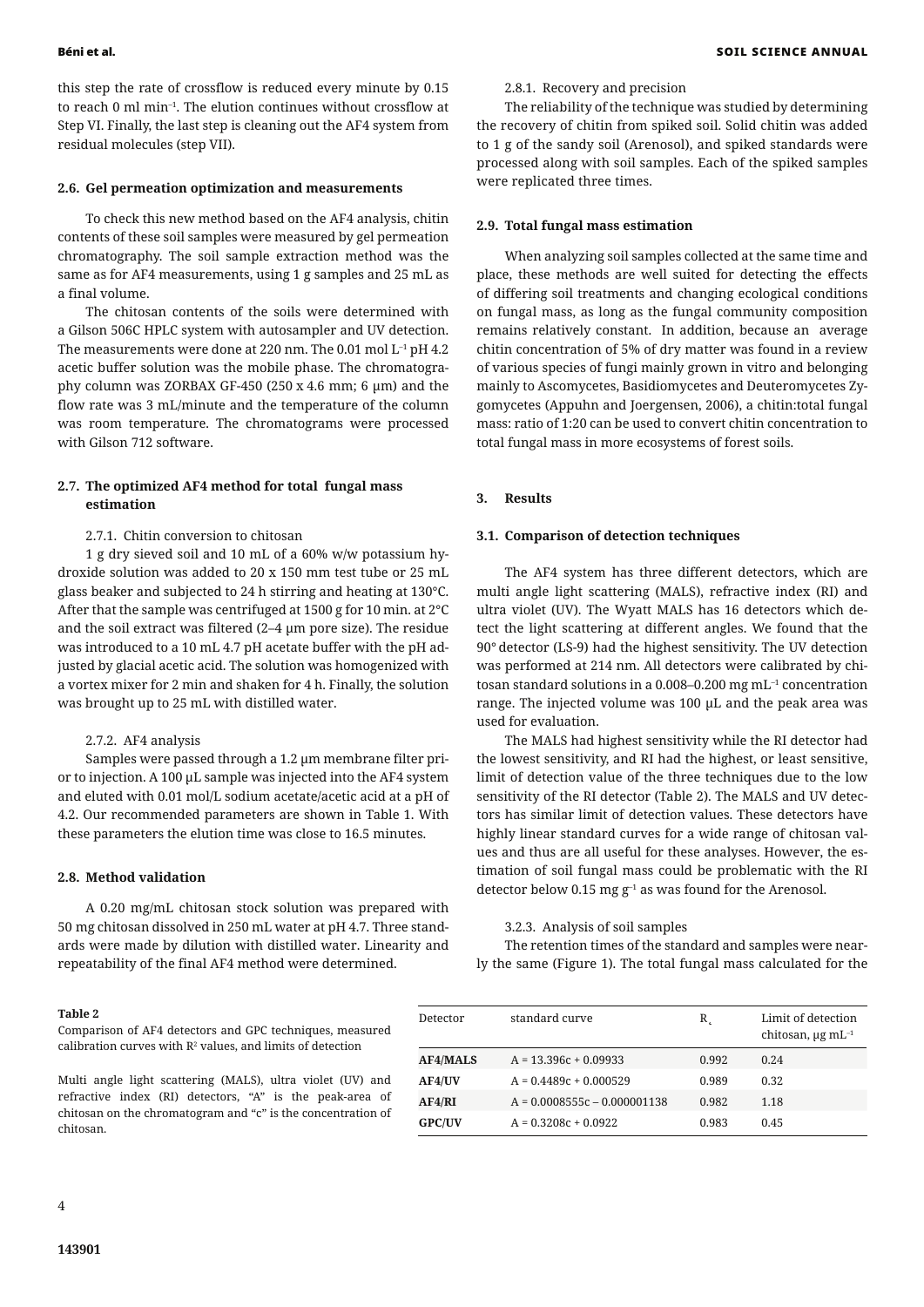

#### **Table 3**

Recovery and relative standard deviation (RSD%) of chitin in 1 g spiked sandy soil samples. (n=3.) MALS detection

Different letters denote significant differences within each group (p < 0.05, ANOVA and Tukey's test)

Luvisol was 1.01 mg  $g^{-1}$  and 1.77 mg  $g^{-1}$  for the Chernozem. The Arenosol had a chitosan content near to the limit of measurement, because the organic matter content was very low in this sandy soil and the estimated total fugal mass was 0.08 mg  $g^{-1}$ . The recovery of chitin in spiked samples using the MALS detector ranged from 97% to 98% (Table 3). We found that the developed method is showed the best results for chernozem.

#### **3.3. Method validation**

The equation of the calibration curve was  $A = 13.396c +$ 0.09933 ( $\mathbb{R}^2$  = 0.99), where "A" is the peak-area of chitosan on the chromatogram and "c" is the concentration of chitosan. The limit of detection for this method was 0.24  $\mu$ g mL<sup>-1</sup>. The method



| Chitin spike ( $\mu$ g g <sup>-1</sup> ) | Measured ( $\mu$ g g <sup>-1</sup> ) | Recovery (%) |
|------------------------------------------|--------------------------------------|--------------|
| -50                                      | $48.3 \pm 7.1^{\circ}$               | 97           |
| 100                                      | $101.7 \pm 5.3^{\rm b}$              | 98           |
| 200                                      | $203.2 \pm 4.8^{\circ}$              | 98           |

was validated for linearity with 8.00–20.00 μg mL<sup>-1</sup> chitosan and the standard deviation (RSD%) was under 3.

The standard curves of the Gel permeation measurements were A =  $0.3208c + 0.0922$  (R<sup>2</sup> = 0.98), where the A is the peak area and the limit of detection was  $0.448 \mu$ g mL<sup>-1</sup> for chitosan.

# **3.4. Comparison of different AF4 detectors and with GPC methods**

Chitin content of the Chernozem and Luvisol soil samples were determined with asymmetrical field flow fractionation (AF4) and gel permeation chromatography (GPC). Both separation techniques showed good agreement with each other (Table 4).

# **Table 4**

Differences in ergosterol and chitin assays and comparison of the AF4 and GPC methods (n = 3) (fungal biomass of soil at the studied sites)

| Sample    | method/detector                                                                                 |                               |                         |                          |                                  |  |  |
|-----------|-------------------------------------------------------------------------------------------------|-------------------------------|-------------------------|--------------------------|----------------------------------|--|--|
|           | AF4/ MALS                                                                                       | AF4/UV                        | AF4/RI                  | GPC / UV                 | C18/UV                           |  |  |
|           | Chitosan                                                                                        |                               |                         |                          | Ergosterol                       |  |  |
|           | fungal biomass, mg $g^{-1}$ dry soil<br>Chitosan or ergosterol, $(\mu g \cdot g^{-1}$ dry soil) |                               |                         |                          |                                  |  |  |
| Chernozem | $1.77 \pm 0.17$ <sup>c</sup>                                                                    | $2.01 \pm 0.26$ c             | $1.58 \pm 0.34^{\rm h}$ | $2.00 \pm 0.21$ c        | $1.01 \pm 0.017$ c               |  |  |
|           | $(88 \pm 9)$ <sup>c</sup> )                                                                     | $(101 \pm 13)$ <sup>c</sup> ) | $(79 \pm 17^{\rm b})$   | $(100 \pm 10.5^{\circ})$ | $(4.04 \pm 0.07)$ <sup>c</sup> ) |  |  |
| Luvisol   | $1.01 \pm 0.18^{\rm h}$                                                                         | $1.27 \pm 0.28^{\rm h}$       | $0.78 \pm 0.31^{\rm h}$ | $1.34 \pm 0.24^{\rm b}$  | $0.64 \pm 0.01^{\rm h}$          |  |  |
|           | $(51 \pm 9^{\rm b})$                                                                            | $(63 \pm 14^b)$               | $(39 \pm 15^{\rm b})$   | $(67 \pm 12^{\rm b})$    | $(2.56 \pm 0.04^b)$              |  |  |
| Arenosol  | $0.12 \pm 0.03^a$                                                                               | $< 0.16*$                     | $< 0.59*$               | $< 0.22*$                | $< 0.02*$                        |  |  |
|           | $(6 \pm 1^{\circ})$                                                                             | $(58^*)$                      | $(< 30^*)$              | $(11*)$                  | $(<0.08*)$                       |  |  |

MALS Multi-Angle Light Scattering detector, RI refractive index detector, UV ultraviolet detector, Different letters denote significant differences within each group (p < 0.05, ANOVA and Tukey's test)

\* below LoD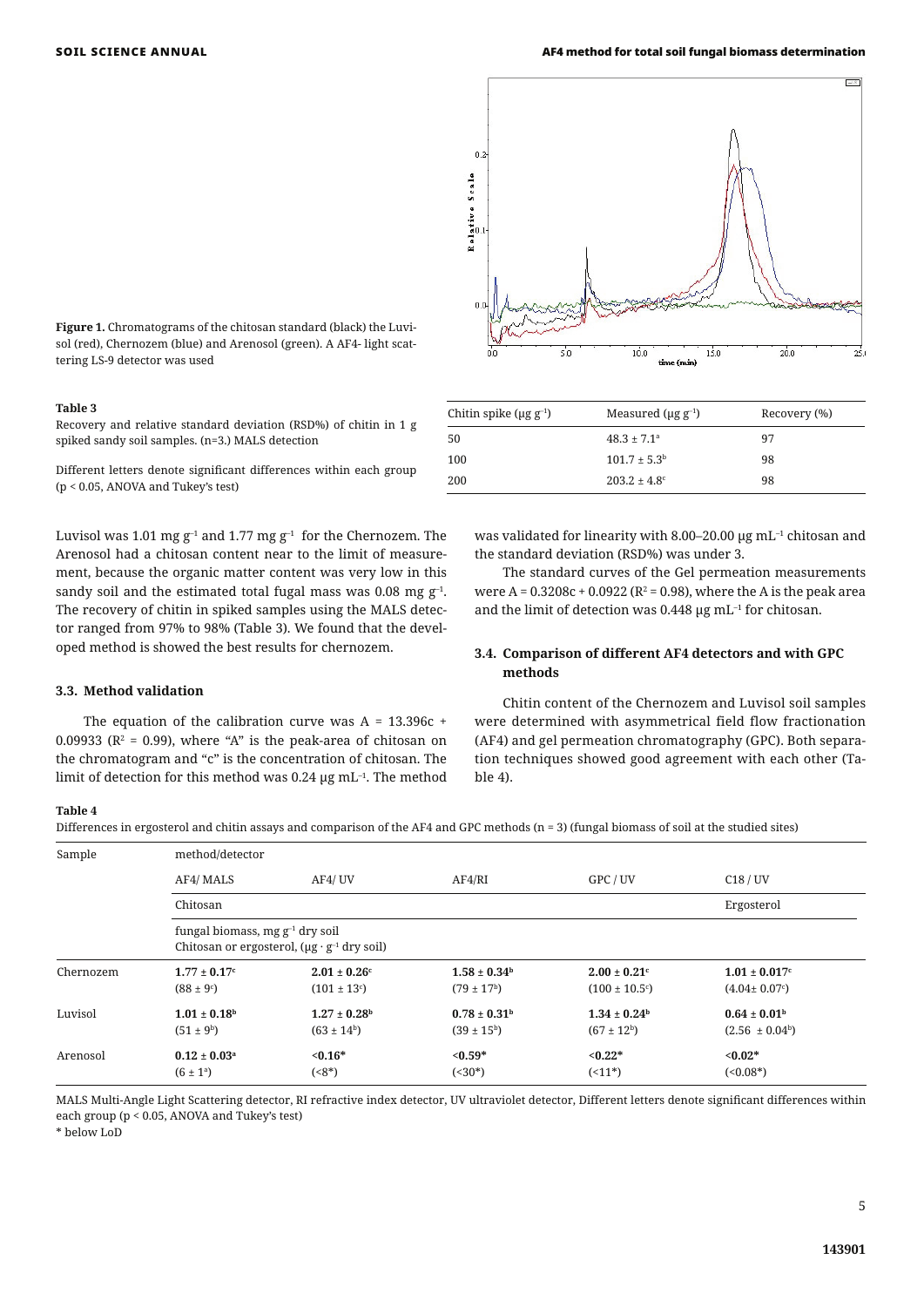#### **Table 5**

Comparison of sample preparation steps for chitin determination

| <b>Steps</b> | Adamczyk et al., 2020 method                                                                                                                                                                   | Our method                                   |  |  |
|--------------|------------------------------------------------------------------------------------------------------------------------------------------------------------------------------------------------|----------------------------------------------|--|--|
| Ι.           | 0.05 g peat sample $+5$ mL 0.2 mol L <sup>-1</sup> NaOH                                                                                                                                        | 1.00 g soil sample $+$ 10 mL 60% (w/w) KOH   |  |  |
| П.           | $1st$ -Incubation: 6 h at 20 $^{\circ}$ C on a planar shaker (120 rpm) and every 2 h, the samples<br>centrifuged (2500 g, 5 min) and the supernatant removed and fresh 0.2 mol/L NaOH<br>added | 24 h stirring and heating at $130^{\circ}$ C |  |  |
| III.         | $2nd$ -Incubation: fresh 0.2 mol L <sup>-1</sup> NaOH at 100°C overnight (12 h)                                                                                                                | 10 min centrifugation at 1500 g              |  |  |
| IV.          | Sample washing four times with water                                                                                                                                                           | filtration                                   |  |  |
| V.           | 5 min centrifugation at 2500 g<br>supernatant removal                                                                                                                                          | 4 h dissolution in 10 mL 4.7 buffer          |  |  |
| VI.          | add 5 ml of H <sub>2</sub> O and 2.5 mL 6 mol L <sup>-1</sup> HCl                                                                                                                              | fill up to 25 mL with distilled water        |  |  |
| VII.         | 3rd-Incubattion: 7 h at 100°C<br>cooling down and add 0.4 mL of water<br>evaporate 0.4 mL of supernatant under a stream of $N_2$ at 40°C                                                       |                                              |  |  |
| *VIII.       | mix 400 µL of hydrolysatedsample with internal standard                                                                                                                                        |                                              |  |  |
| $*$ IX.      | mix 200 µL of mixture + 50 µL of borate buffer pH $6.3 + 250$ µL of FMOC-Cl                                                                                                                    |                                              |  |  |
| *X.          | $4th$ -Incubation 10 min at room temperature                                                                                                                                                   |                                              |  |  |
| *XI.         | add 1 mL of heptane                                                                                                                                                                            |                                              |  |  |
| *XII.        | 5 min centrifugation at 2500 g                                                                                                                                                                 |                                              |  |  |
| *XIII.       | filtration of lower phase                                                                                                                                                                      |                                              |  |  |

\**Derivatization steps with 9-Fluorenylmethoxycarbonyl chloride (FMOC-Cl)*

### **Table 6**

Comparison of chitin determination methods for soils

|                       | Adamczyk et al., 2020 method                             | Our methods                                     |                                               |
|-----------------------|----------------------------------------------------------|-------------------------------------------------|-----------------------------------------------|
| Separation principle: | Reversed-phase                                           | Asymmetrical flow field-flow<br>fractionation   | <b>Gel Permeation</b>                         |
| Column:*              | $C18$ (5µm, 250 $\times$ 4 mm)                           | 10 kDa membrane                                 | GPC (250x4.6 mm; 6 µm)                        |
| Eluent:               | methanol-4.2 pH buffer<br>gradient elution               | 4.2 pH phosphate buffer                         | 4.2 pH phosphate buffer, isocratic<br>elution |
| Flow rates:           | $mL$ min <sup>-1</sup>                                   | (Table 1)                                       | $3 \text{ mL min}^{-1}$                       |
| Detection:            | Fluoresces (excitation at 260 nm,<br>emission at 330 nm) | absorbance at 214 nm or MALS at 90 <sup>°</sup> | absorbance at 220 nm                          |
| Runtime:              | $40 \text{ min}$                                         | $25 \text{ min}$                                | $20 \text{ min}$                              |

\* for AF4 is separation membrane

Total fungal mass (Chitin) contents estimated by AF4 UV at 214 nm were higher than for AF4 MALS or GPC, and contents estimated by AF4 RI were lower than the reference results. The RI detector clearly has a low sensitivity for chitosan and should not be used to estimate chitin in Arenosols or other soils with low carbon, and thus fungal content. There was good agreement between results from the AF4-MALS and the GPC-UV (220 nm) methods (Tables 5–6).

# **4. Discussion**

The AF4 results have excellent correlation with size exclusion GPC separation (González-Espinosa et al., 2019), and other studies have suggested that the AF4 technique produced more accurate results for polysaccharide determination (Bayart et al., 2019). The total fungal mass estimation results were the same using both techniques for the Chernozem and the Luvisol, suggesting that both methods are useful for chitin analysis. For the Arenosol, we obtained a measurable result with the AF4-MALS system, as this system had the best detection limit, suggesting that the AF4 system might be the preferred technique for low organic matter soils. SOC concentration was 0.52% (Makádi, 2010) in this Arenosol, thus we expect total fungal mass to be low as well. SOC concentration in the Luvisols from the Síkfőkút Forest is significantly higher at 3.68% (Świtoniak et al., 2014), while that of Chernozem soil in Kerecsend Forest is 5.22% (Fekete et al., 2020b). The effect of SOC content on total fungal mass was clear in the soil types we examined (Table 4).

In this study, chitin:ergosterol ratios, that we interpret as the ratio of total (live fungal biomass and necromass) to live fungal biomass, were broadly similar across our soils at about 2:1 (Table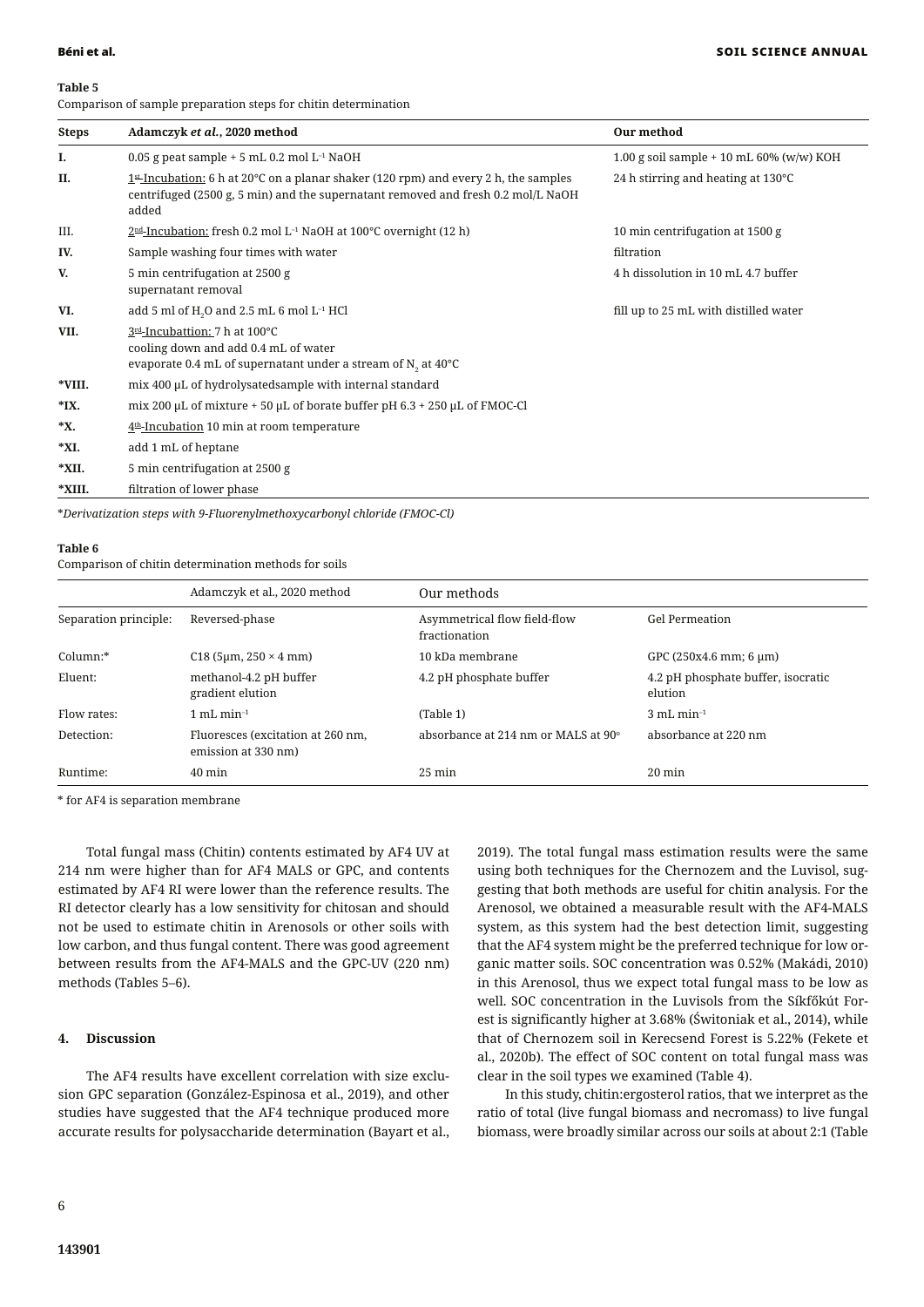4). Li et al. (2015) reported a significantly higher total: living biomass ratio than we measured. There could be several reasons for this discrepancy. These authors used different methods to determine live biomass and necromass and they conducted their studies using different soil types in different climatic conditions. Climate is important at microbial necromass distribution in topsoil. (Zhang et al., 2020) The lower temperature and soil pH stimulate the accumulation of fungal necromass. (Wang et al., 2021a). It has connection between the concentration of easily accessible soluble nutrients and microbial biomass (Wang et al., 2021b)

They also sampled the top 20 cm of soil, while we sampled only the top 5 cm. Furthermore, we sampled in May, when the soil conditions (moisture, temperature) are optimal for fungal growth, and we assume that there are significant seasonal trends to live:dead fungal ratios.

It should be noted that although chitin can be accurately determined using this technique, translating chitin to total fungal mass is more complicated. Biomass estimates with biomarkers are strongly dependent on the use of conversion factors. It may be difficult to determine fungal biomass based solely on chitin content because the concentration of chitin in fungi may vary not only by species but also by the state of development of the fungus and even by external conditions. The chitin content of non-wood-decaying fungi reportedly ranges from 2.6 to 26.6% (Blumenthal and Roseman, 1957; Chen and Johnson, 1983). Thus, the chitin:dry fungus ratio should always be taken when determining the amount of fungal biomass in the soil.

There are very few published methods for the determination of chitin in soil. Our new method has fewer sample preparation steps than the method of (Adamczyk et al., 2020) because it is not necessary to hydrolyse and derivatize as for fluorescence HPLC detection. The main difference is that our method produces deacylated chitin (chitosan) and not glucosamine, and therefore our method does not use standard reverse-phase (C-18) separation as in Adamczyk et al. (2020). C-18 columns are widespread and cheaper than GPC columns or the AF4 device, but the fluorescence detector is not commonly with HPLC systems and derivatization is needed; in contrast, the GPC column can be easily fitted into the HPLC device. In summary, this new method is simpler and faster than the glucosamine-based technique.

The estimated cost of determination of soil fungal biomass with our method is 20 EUR/sample. This value is without technician salary.

#### **5. Conclusion**

The AF4 method has been used to measure many kinds of macromolecules in various systems, but has not been used to characterize total soil fungal mass through chitin analysis. Chitin is a biomarker for total fungal mass and an important indicator of soil health and of internal biogeochemical processes. We developed a simple, novel and relatively fast AF4 method for the determination of chitin in soils, and demonstrated its usefulness for the estimation of total fungal mass in different types of soils. Although the analysis of ergosterol in soils can also be used as an indicator of live fungal biomass, chitin is more stable than

ergosterol and thus there are fewer problems with storing soils prior to analysis. The major disadvantage of this new method is the longer sample preparation time and the likelihood that it also measures fungal necromass. The final method choice will depend on laboratory capacity and equipment, and the need to store soils prior to analysis.

### **Acknowledgements**

Financial support was provided by the National Research, Development and Innovation Fund of Hungary, under the KH\_17 funding scheme, Projects 126478 and 125688. Support was also provided by the European Union and the European Social Fund under EFOP-3.6.1-16-2016-00022 project as well as the Campus Hungary project of the Balassi Institute.

### **References**

- Abo Elsoud, M.M., El Kady, E.M., 2019. Current trends in fungal biosynthesis of chitin and chitosan. Bulletin of the National Research Centre 43(1), 59. https://doi.org/10.1186/s42269-019-0105-y
- Adamczyk, S., Larmola, T., Peltoniemi, K., Laiho, R., Näsholm, T., Adamczyk, B., 2020. An optimized method for studying fungal biomass and necromass in peatlands via chitin concentration. Soil Biology and Biochemistry 149, 107932. https://doi.org/10.1016/j.soilbio.2020.107932
- Appuhn, A., Joergensen, R.G., 2006. Microbial colonisation of roots as a function of plant species. Soil Biology and Biochemistry 38(5), 1040–1051. https://doi.org/10.1016/j.soilbio.2005.09.002
- Averill, C., 2016. Slowed decomposition in ectomycorrhizal ecosystems is independent of plant chemistry. Soil Biology and Biochemistry 102, 52–54. https://doi.org/10.1016/j.soilbio.2016.08.003
- Axelsson, B.-O., Saraf, A., Larsson, L., 1995. Determination of ergosterol in organic dust by gas chromatography-mass spectrometry. Journal of Chromatography B: Biomedical Sciences and Applications 666(1), 77–84. https://doi.org/10.1016/0378-4347(94)00553-H
- Baldrian, P., Větrovský, T., Cajthaml, T., Dobiášová, P., Petránková, M., Šnajdr, J., Eichlerová, I., 2013. Estimation of fungal biomass in forest litter and soil. Fungal Ecology 6(1), 1–11. https://doi.org/10.1016/ j.funeco.2012.10.002
- Baldrian, P., Voříšková, J., Dobiášová, P., Merhautová, V., Lisá, L., Valášková, V., 2011. Production of extracellular enzymes and degradation of biopolymers by saprotrophic microfungi from the upper layers of forest soil. Plant and Soil 338(1), 111–125. https://doi. org/10.1007/s11104-010-0324-3
- Bayart, C., Jean, E., Paillagot, M., Renoud, A., Raillard, A., Paladino, J., Le Borgne, M., 2019. Comparison of SEC and AF4 analytical tools for size estimation of typhoid Vi polysaccharides. Analytical Methods 11(37), 4851–4858. https://doi.org/10.1039/C9AY00145J
- Beare, M.H., Hu, S., Coleman, D.C., Hendrix, P.F., 1997. Influences of mycelial fungi on soil aggregation and organic matter storage in conventional and no-tillage soils. Applied Soil Ecology 5(3), 211–219. https://doi.org/10.1016/S0929-1393(96)00142-4
- Beni, Á., Lajtha, K., Kozma, J., Fekete, I., 2017. Application of a Stir Bar Sorptive Extraction sample preparation method with HPLC for soil fungal biomass determination in soils from a detrital manipulation study. Journal of Microbiological Methods 136, 1–5. https://doi. org/10.1016/j.mimet.2017.02.009
- Beni, A., Soki, E., Lajtha, K., Fekete, I., 2014. An optimized HPLC method for soil fungal biomass determination and its application to a detritus manipulation study. Journal of Microbiological Methods 103, 124–130. https://doi.org/10.1016/j.mimet.2014.05.022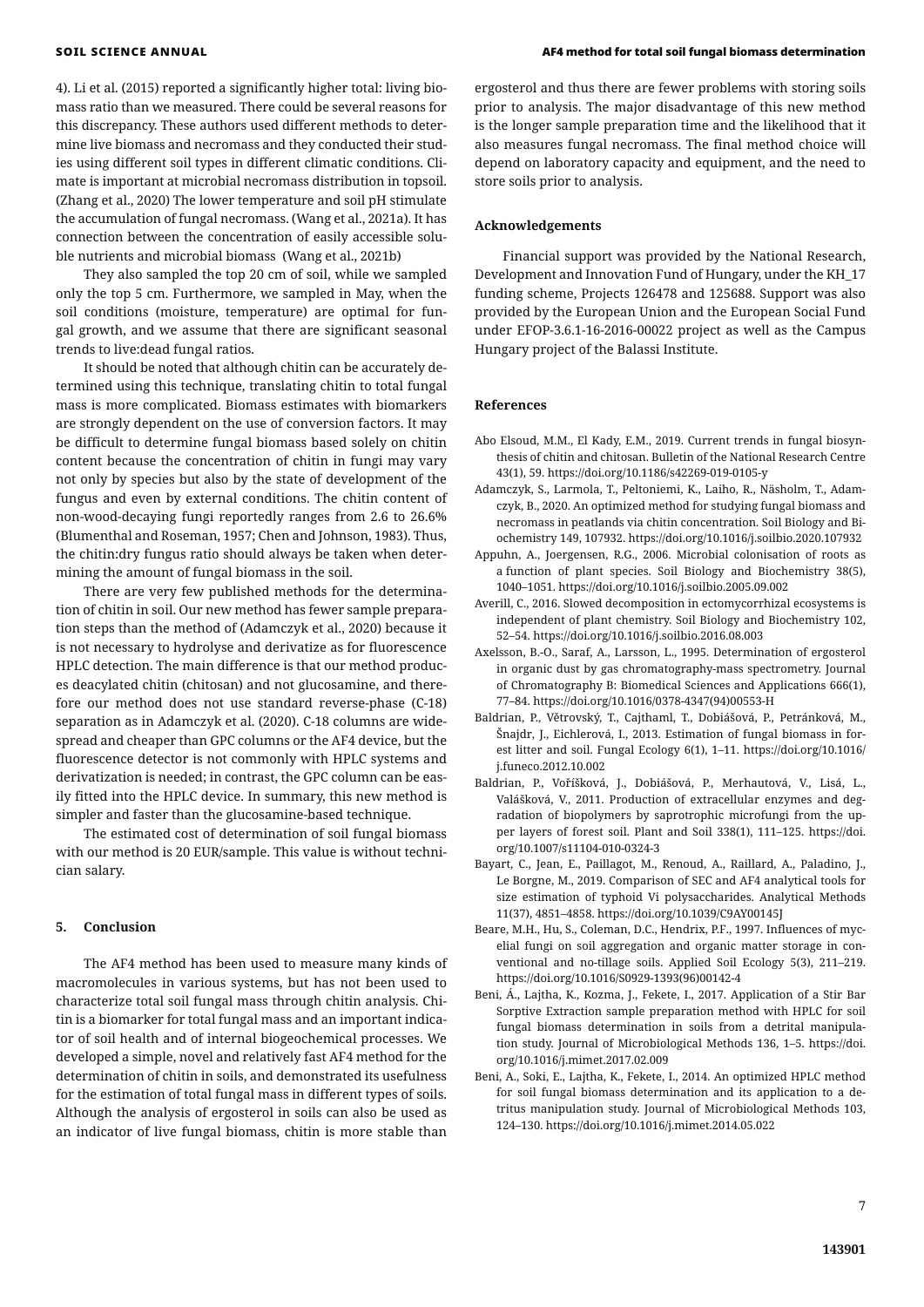- Bhuiyan, R.M.A., Shaid, A., Bashar, M.M., Haque, P., Hannan, M.A., 2013. A novel approach of dyeing jute fiber with reactive dye after treating with chitosan. Open Journal of Organic Polymer Materials 3, 87–91. https://doi.org/10.4236/ojopm.2013.34014
- Blumenthal, H.J., Roseman, S., 1957. Quantitative estimation of chitin in fungi. J Bacteriol 74(2), 222–224.
- Boer, W. d., Folman, L.B., Summerbell, R.C., Boddy, L., 2005. Living in a fungal world: impact of fungi on soil bacterial niche development. Federation of European Microbiological Societies – Microbiology Reviews 29(4), 795–811. https://doi.org/10.1016/j.femsre.2004.11.005
- Brzostek, E.R., Dragoni, D., Brown, Z.A., Phillips, R.P., 2015. Mycorrhizal type determines the magnitude and direction of root-induced changes in decomposition in a temperate forest. New Phytologist 206(4), 1274–1282. https://doi.org/10.1111/nph.13303
- Chen, G.C., Johnson, B.R., 1983. Improved colorimetric determination of cell wall chitin in wood decay fungi. Applied Environmental Microbiology 46(1), 13–16. https://doi.org/10.1128/aem.46.1.13-16.1983
- Debode, J., De Tender, C., Soltaninejad, S., Van Malderghem, C., Haegeman, A., Van der Linden, I., Cottyn, B., Heyndrickx, M., Maes, M., 2016. Chitin Mixed in Potting Soil Alters Lettuce Growth, the Survival of Zoonotic Bacteria on the Leaves and Associated Rhizosphere Microbiology. Frontiers in Microbiology 7(565). https://doi.org/10.3389/fmicb.2016.00565
- Ekblad, A., Näsholm, T., 1996. Determination of chitin in fungi and mycorrhizal roots by an improved HPLC analysis of glucosamine. Plant and Soil 178(1), 29–35. https://doi.org/10.1007/BF00011160
- Ekblad, A., Wallander, H., Godbold, D.L., Cruz, C., Johnson, D., Baldrian, P., Björk, R.G., Epron, D., Kieliszewska-Rokicka, B., Kjøller, R., Kraigher, H., Matzner, E., Neumann, J., Plassard, C., 2013. The production and turnover of extramatrical mycelium of ectomycorrhizal fungi in forest soils: role in carbon cycling. Plant and Soil 366(1), 1–27. https://doi. org/10.1007/s11104-013-1630-3
- Fekete, I., Berki, I., Béni, Á., Balláné, K.A., Madarász, B., Várbíró, G., Makádi, M., Demeter, I., Juhos, K., 2020a. Carbon-sequestration of Hungarian zonal types of deciduous oak forest soils, studied with different annual precipitation values,. Talajvédelem (in Hungarian), 176–190.
- Fekete, I., Berki, I., Lajtha, K., Trumbore, S., Francioso, O., Gioacchini, P., Montecchio, D., Várbíró, G., Béni, Á., Makádi, M., Demeter, I., Madarász, B., Juhos, K., Kotroczó, Z., 2020b. How will a drier climate change carbon sequestration in soils of the deciduous forests of Central Europe? Biogeochemistry. https://doi.org/10.1007/s10533-020- 00728-w
- Fekete, I., Halász, J., Kramoperger, Z., Krausz, E., 2008. Study of litter decomposition intensity in litter manipulative trials in síkfőkút cambisols. Cereal Research Communications 36, 1779–1782.
- Fekete, I., Lajtha, K., Kotroczó, Z., Várbíró, G., Varga, C., Tóth, J.A., Demeter, I., Veperdi, G., Berki, I., 2017. Long-term effects of climate change on carbon storage and tree species composition in a dry deciduous forest. Global Change Biology 23(8), 3154–3168. https://doi.org/10.1111/ gcb.13669
- Fernandez, C.W., See, C.R., Kennedy, P.G., 2020. Decelerated carbon cycling by ectomycorrhizal fungi is controlled by substrate quality and community composition. New Phytologist 226(2), 569–582. https://doi.org/10.1111/nph.16269
- Frąc, M., Hannula, S.E., Bełka, M., Jędryczka, M., 2018. Fungal Biodiversity and Their Role in Soil Health. Frontiers in Microbiology 9(707). https://doi.org/10.3389/fmicb.2018.00707
- Frey, B., Vilarino, A., Schuepp, H., Arines, J., 1994. Chitin and ergosterol content of extraradical and intraradical mycelium of the vesiculararbuscular mycorrhizal fungus Glomus intraradices. Soil Biology and Biochemistry 26(6), 711–717. https://doi.org/10.1016/0038- 0717(94)90263-1
- Fuentes, C., Saari, H., Choi, J., Lee, S., Sjöö, M., Wahlgren, M., Nilsson, L., 2019. Characterization of non-solvent precipitated starch using asymmetrical flow field-flow fractionation coupled with multiple

detectors. Carbohydrate Polymers 206, 21–28. https://doi.org/10.1016/ j.carbpol.2018.10.100

- González-Espinosa, Y., Sabagh, B., Moldenhauer, E., Clarke, P., Goycoolea, F.M., 2019. Characterisation of chitosan molecular weight distribution by multi-detection asymmetric flow-field flow fractionation (AF4) and SEC. International Journal of Biological Macromolecules 136, 911–919. https://doi.org/10.1016/j.ijbiomac.2019.06.122
- Gooday, G.W., 1990. The Ecology of Chitin Degradation. In: K.C. Marshall (Eds.), Advances in Microbial Ecology. Springer US, Boston, MA. 387–430.
- Goodell, B., Qian, Y., Jellison, J., 2008. Fungal Decay of Wood: Soft Rot-Brown Rot-White Rot. In: T.P. Schultz, H. Militz, M.H. Freeman, B. Goodell and D.D. Nicholas (Eds.), Development of Commercial Wood Preservatives. American Chemical Society, Washingthon, DC. 9–31.
- Guo, P., Li, Y., An, J., Shen, S., Dou, H., 2019. Study on structure-function of starch by asymmetrical flow field-flow fractionation coupled with multiple detectors: A review. Carbohydrate Polymers 226, 115330. https://doi.org/10.1016/j.carbpol.2019.115330
- Hansson, K., Laclau, J.-P., Saint-André, L., Mareschal, L., van der Heijden, G., Nys, C., Nicolas, M., Ranger, J., Legout, A., 2020. Chemical fertility of forest ecosystems. Part 1: Common soil chemical analyses were poor predictors of stand productivity across a wide range of acidic forest soils. Forest Ecology and Management 461, 117843. https://doi.org/10.1016/j.foreco.2019.117843
- Jacquiod, S., Franqueville, L., Cécillon, S.M., Vogel, T., Simonet, P., 2013. Soil Bacterial Community Shifts after Chitin Enrichment: An Integrative Metagenomic Approach. Public Library of Science One 8(11), e79699. https://doi.org/10.1371/journal.pone.0079699
- Kotroczó, Z., Koncz, G., Halász, L.J., Fekete, I., Krakomperger, Z., Tóth, D.M., Balázsy, S., Tóth, J.A., 2009. Litter decomposition intensity and soil organic matter accumulation in síkfőkút dirt site. Acta Microbiologica et Immunologica Hungarica 56, 53–54. https://doi.org/10.1556/ amicr.56.2009.suppl.1
- Kyaschenko, J., Clemmensen, K.E., Karltun, E., Lindahl, B.D., 2017. Belowground organic matter accumulation along a boreal forest fertility gradient relates to guild interaction within fungal communities. Ecology Letters 20(12), 1546–1555. https://doi.org/10.1111/ele.12862
- Lau, A.P.S., Lee, A.K.Y., Chan, C.K., Fang, M., 2006. Ergosterol as a biomarker for the quantification of the fungal biomass in atmospheric aerosols. Atmospheric Environment 40(2), 249–259. https://doi.org/10.1016/ j.atmosenv.2005.09.048
- Li, N., Xu, Y.-Z., Han, X.-Z., He, H.-B., Zhang, X.-D., Zhang, B., 2015. Fungi contribute more than bacteria to soil organic matter through necromass accumulation under different agricultural practices during the early pedogenesis of a Mollisol. European Journal of Soil Biology 67, 51–58. https://doi.org/10.1016/j.ejsobi.2015.02.002
- Looby, C.I., Treseder, K.K., 2018. Shifts in soil fungi and extracellular enzyme activity with simulated climate change in a tropical montane cloud forest. Soil Biology and Biochemistry 117, 87–96. https://doi. org/10.1016/j.soilbio.2017.11.014
- Makádi, M., 2010: Microbiological properties of sandy soils in the Nyírség region (Hungary), affected by organic and inorganic additives (Ph.D dissertation)*.* Szent István University, Gödöllő.
- Malik, M.I., Pasch, H., 2016. Field-flow fractionation: New and exciting perspectives in polymer analysis. Progress in Polymer Science 63, 42–85. https://doi.org/10.1016/j.progpolymsci.2016.03.004
- Mayer, M., Rewald, B., Matthews, B., Sandén, H., Rosinger, C., Katzensteiner, K., Gorfer, M., Berger, H., Tallian, C., Berger, T.W., Godbold, D.L., 2021. Soil fertility relates to fungal-mediated decomposition and organic matter turnover in a temperate mountain forest. New Phytologist 231(2), 777–790. https://doi.org/10.1111/nph.17421
- Medina, A., Probanza, A., Gutierrez Mańero, F.J., Azcón, R., 2003. Interactions of arbuscular-mycorrhizal fungi and Bacillus strains and their effects on plant growth, microbial rhizosphere activity (thymidine and leucine incorporation) and fungal biomass (ergosterol